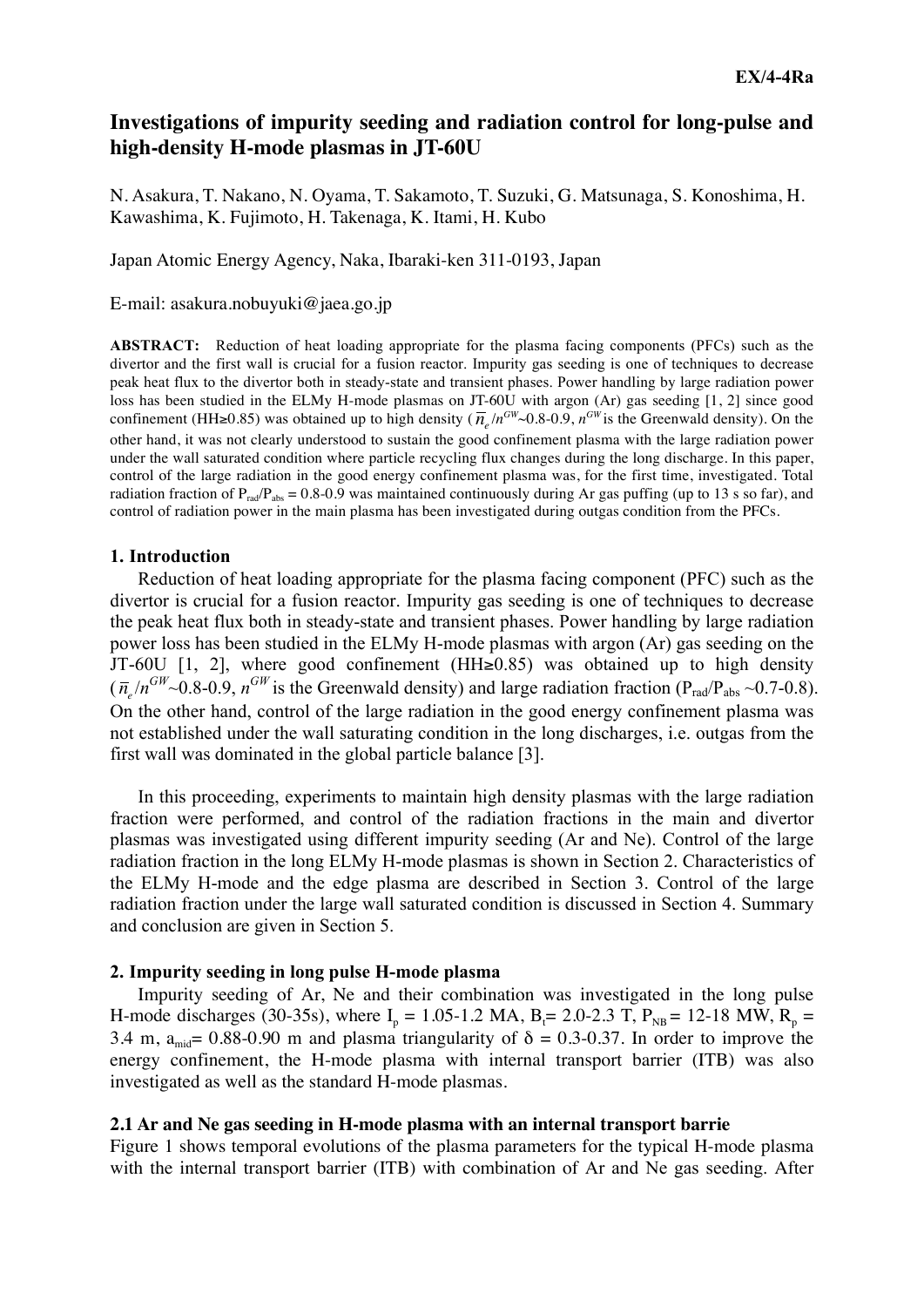start of the Ar gas puff to the main chamber (up to 0.5  $\text{Pam}^3\text{s}^{-1}$ , i.e.  $2.5 \times 10^{20}$  Ar s<sup>-1</sup>) at t = 5 s as

shown in Fig.1(c),  $Ar^{14}$  and radiation power at the main plasma  $(P_r^{\text{main}})$  are increased, then small Ne gas puff to the divertor (0.05 Pam<sup>3</sup>s<sup>-1</sup>, i.e. 2.5x10<sup>19</sup> Ne s<sup>-1</sup>) starts from t = 7 to 9 s. NBI injection power is controlled to maintaine the plasma stored energy  $(W_{st})$ of 2.0 MJ during the plasma discharge  $(t =$  $7 - 30$  s), while W<sub>st</sub> is decreased slightly at the high density plasma ( $\overline{n}_e$  = 3-3.6x10<sup>19</sup> m<sup>-3</sup>  $(P_r^{\text{div}})$  is increased gradually from 5 to 11 and  $n_e(\rho=0.16) = 4.4-6 \times 10^{19} \text{ m}^{-3}$  although all units of 20.5 MW are injected after  $t =$ 16s. Radiation power loss at the divertor MW with the divertor recycling flux, while  $P_r^{\text{main}}$  is maintained at a constant level of 3.2-2.5 MW with the constant Ar puff rate of 0.85 Pam<sup>3</sup>s<sup>-1</sup>, i.e.  $4.3x10^{20}$  Ar s<sup>-1</sup>.

Figure 1(f) shows that good confinement factor of  $H_{H98(y,2)} = 0.95 - 0.88$  is maintained during 19 s  $(t = 7$  to 26 s) with the large increase of the radiation fraction, i.e.  $f_{rad}^{tot}$  =  $(P_r^{\text{main}}+P_r^{\text{div}})/P_{\text{abs}} = 0.75{\text -}0.95$ , where the Greenwald density fraction  $(\bar{n}_e/n^{GW}, n^{GW})$  is  $(\Delta P_{\text{NBI}} = 4 \text{ MW})$  at t = 26 s. the Greenwald density) =  $0.70 - 0.84$ . Such good confinement plasma is degraded shortly due to a large breakdown of NBI

# **2.2 Radiation fraction and confinement with impurity seeding**

Extensive heat reduction is required to establish a tokamak reactor, and control of the radiation loss in the main and divertor plasmas with appropriate impurity seeding is crucial for sustaining the good



Fig.1 (a) plasma current, NBI power, (b) electron densities, recycling fluxes in main and divertor, (e)  $\overline{n}_{e}$  and n<sub>e</sub>( $\rho$ =0.16), measured by FIR interferometer and YAG Thomson scattering, (c) Ar and Ne puff rates and brightness of  $Ar^{14}$  and  $Ne^{+9}$ , (d) deuterium radiation power in the main and divertor, (f) electron temperatures measured by YAG Thomson scattering and the stored energy.

confinement plasma. In the previous JT-60U experiments, Ar seeding was performed for various equilibrium configurations of the ELMy H-mode plasmas [4, 5]: Ar seeding was combined with deuterium gas puffing in order to enhance the radiation power both at the edge and divertor plasmas, while the good confinement plasma condition with an ITB ( $H_{H98(v,2)}$  = 0.8-1.05) with the high radiation fraction ( $f_{rad}^{tot} = 0.6$ -0.9) was sustained only within 2 s. Figure 2 shows  $H_{H98(y,2)}$  and  $f_{rad}^{tot}$  as a function of the Greenwald density fraction: previous Ar seeding experiments for the cases of (i) standard ELMy H-mode ( $\delta$  =0.36), (ii) high triangularity ( $\delta = 0.5$ ), (iii) the outer strike-point on the dome-top, are compared to (iv) standard ELMy H-mode only with strong deuterium puff, and they are represented by closed circles, closed squares, triangles, open circles, respectively.

 Sustainment of the high radiation plasma was carried out in the long pulse ELMy H-mode plasma with relatively good ITB ( $H_{H98(v,2)} = 0.9$ -1) as a target for the impurity seeding. Recycling flux of deuterium was increased under the wall saturating condition as shown in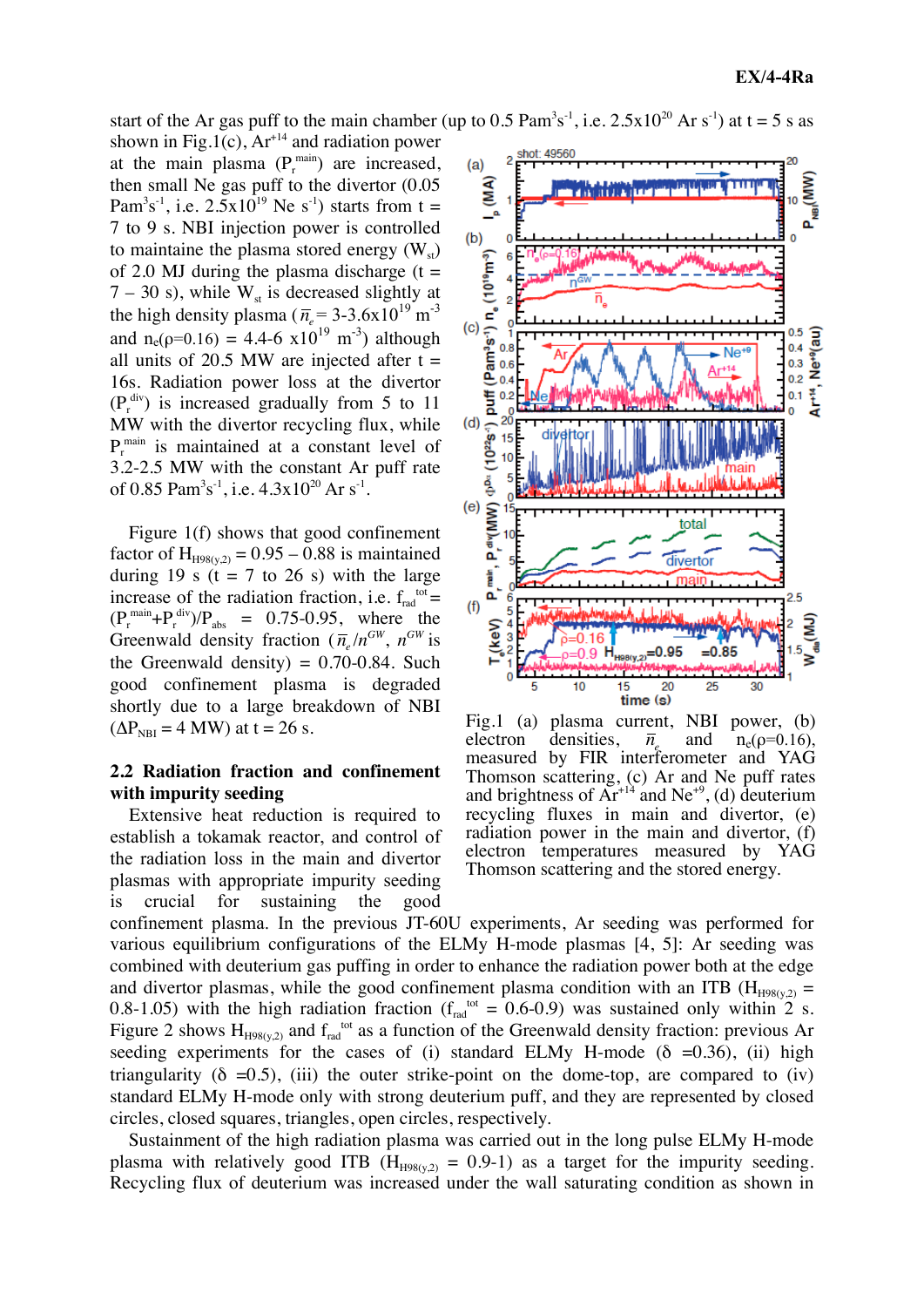Fig. 2(d), thus the radiation power was controlled only by the impurity seeding of Ar, Ne and their combination, represented by closed diamonds, open squares, open diamonds, respectively.

 Radiation fraction from the main plasma was large (0.35) for the Ar seeding compared to 0.23 for Ar and Ne, and 0.26 for Ne seeding. On the other hand, that from the divertor plasma was large (0.58) for Ar and Ne seeding compared to 0.36 for Ar, 0.55 for Ne seeding. As a result, best performance of the energy confinement, i.e.  $H_{H98(y,2)} = 0.95 - 0.88$  with the large radiation fraction of  $f_{rad}^{tot} = 0.75{\text -}0.95$  was obtained for the combination of the Ar and Ne seeding case.

### **3. Mitigation of ELM energy loss**

 ELM characteristics changed from Type-I to Type-III with increasing  $P_{rad}^{main}$ , and Figure 3 shows ELM frequency  $(f_{\text{ELM}})$ , ELM energy loss fraction  $(W_{ELM}/W^{ped})$ , H-factor and  $f_{rad}^{tot}$  as a function of radiation power in the main plasma, i.e.  $f_{rad}^{main}$  =  $P_{rad}^{main}/P_{abs}$ , where  $P_{rad}^{main}$  includes radiation loss in core and SOL. In the similar discharges with large radiation fraction of  $f_{rad}^{min} \ge 0.6$ , ELM activity disappears and  $H_{89L}$  decreased from 1.4 to 1.25.

 In the Type-I ELMy H-mode with Ar injection, relatively constant  $H_{89L}$  and  $W_{ELM}/W^{ped}$  are observed for  $0.1 < f_{rad}^{main} < 0.4$ . On the other hand, for  $0.4 <$  $f_{rad}^{main}$  < 0.6, Type-III ELM appears and  $W_{ELM}/W^{ped}$ is reduced below the evaluation level (1.5%) with a gradually reduction in  $H_{89L}$ . For  $f_{rad}^{main} > 0.45$ , detachment of the diveror plasma both near the inner and outer strike-points is achieved, where  $T_e^{div}$  decreases below 10 eV. As a result, it is important to maintain slightly above  $f_{rad}^{main} = 0.4$ for mitigation of both steady-state and ELM peak heat loadings with minimum degradation of the energy confinement.

### **4. Wall saturation in long pulse discharges:**

Tritium inventory in PFCs such as the divertor and the first wall is a critical issue for determining operation period of the reactor. Characteristics of the wall pumping and saturation in the long H-mode discharges with Ar gas puffing are compared with deuterium gas puff case [3]. Large  $f_{rad}^{tot} = 0.8{\text -}0.9$  due to the enhancement of  $P_{rad}^{min}$ 



Fig.2 (a) Enhancement factor of the H-mode confinement, (b) radiation loss fraction, for impurity seeding of Ne (open squares), Ar (closed diamonds), Ar and Ne (open diamonds). Previous Ar seeding experiments for standard divertor ELMy H-mode (closed circles), with high triangularity (closed squares), with the outer strike-point on the dome-top (triangles) are also shown with the deuterium gas puff case (open circles) [5].



Fig.3 (a) frequency and energy loss fraction of ELM, (b) enhancement factor of the energy confinement and total radiation fraction, as a function of power ratio,  $P_{rad}^{main}/P_{abs}$ .